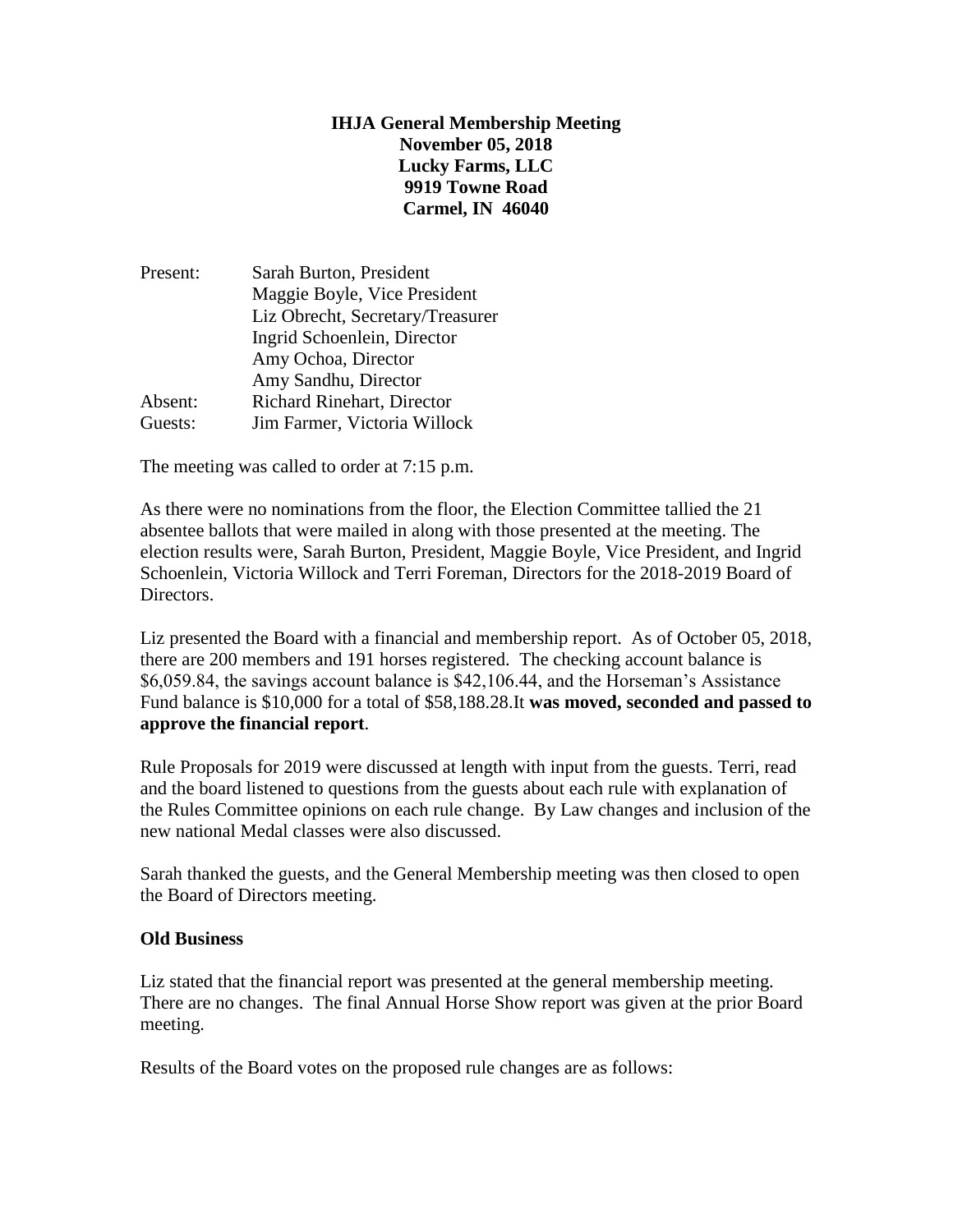1. Page 6, Judges and Show Managers: Hunter/Equitation Judges

Change from Judges may not officiate at more than two shows given by any show manager or facility in one year period to – **more than three shows The Board voted to approve this rule change.**

- 2. As the results program does not receive the information, it will be required that all non rated show managers turn in to the names of their judges, EMT, and three person horse show committee to the Points Secretary. **The Board voted to approve this rule change.**
- 3. Beginner Jumper -0 .65 0.70 m Eligibility: Open to all riders. Horse may cross enter into the 0.75 m Puddle Jumper Division, but not a division higher than 0.75. One class in the division must be run as an optimum time class with no combinations. Riders may be eliminated or penalized for reckless riding at the judge's discretion. Fences:  $0.65 - 0.70$  m Scoring: Current USEF Jumper Rules to apply. **The Board voted to approve this rule change with a name change to Future Jumper.**
- 4. New Membership Category Student School Year Membership for private school students riding on horse teams. Points calculated from beginning to end of the school year. Points combined for both IHJA show seasons during that period of time.

### **The Board voted to not approve this rule change.**

5. Page 22 – Novice Children's/Adult Jumper – Add Rider to beginning of the second sentence – Rider may not cross enter any classes above 1.0 m at the same show.

### **The Board voted to approve this rule change.**

- 6. Eliminate Pony Jumper division **The Board voted to approve this rule change.**
- 7. Add Schooling Jumper Division 0.95 1.0 m Eligibility Open to all jumpers and riders. Fences  $-0.95 - 1.0$  m. Scoring: Current USEF Jumper rules to apply. **The Board voted to approve this rule change.**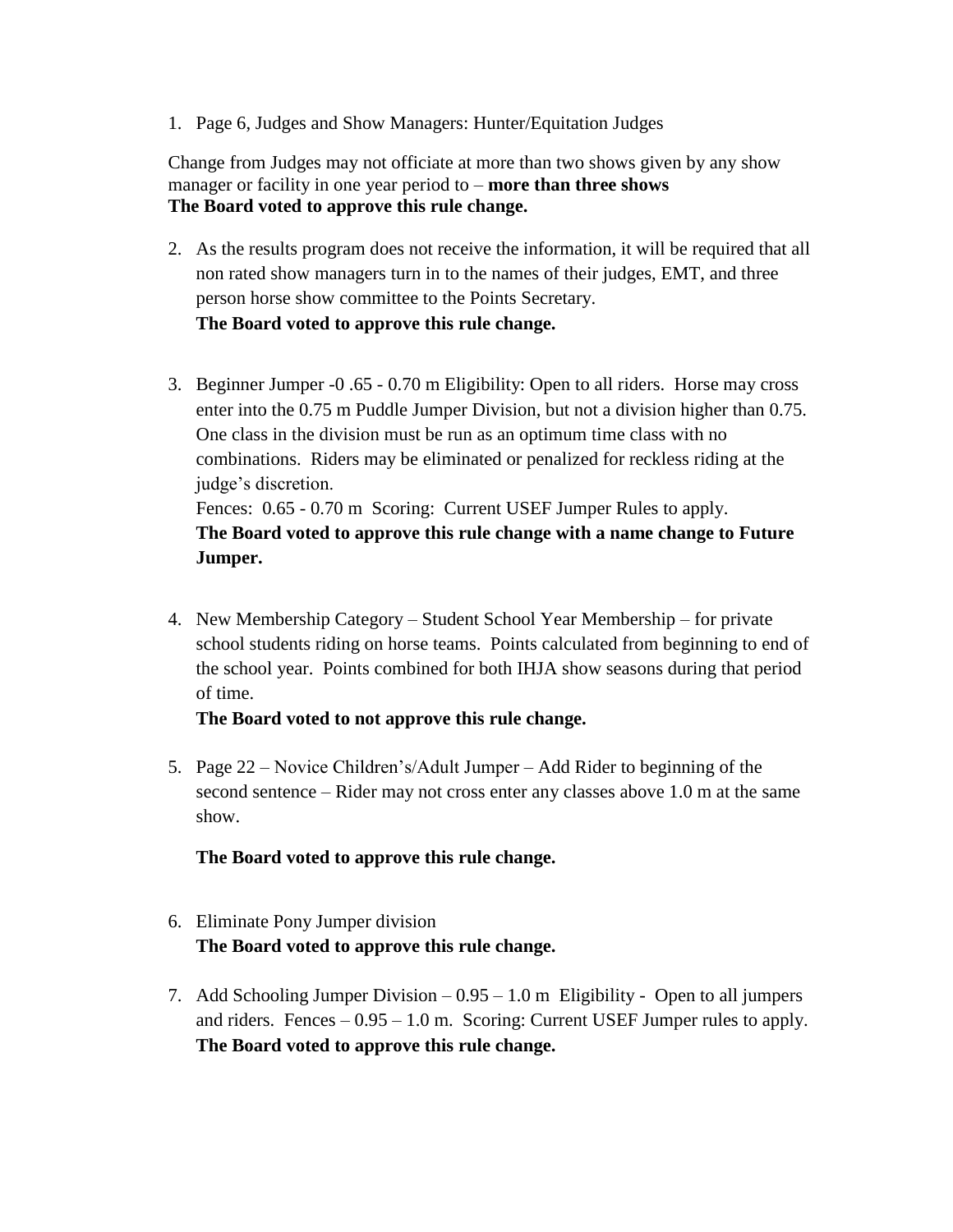8. Limit Equitation – Open to riders 12 years and over. Fences 2'0" NO IN AND OUTS. Only 1 over fence and 1 flat class will count in this division. If more classes are held, only the first over fence class and/or the first flat class held will count for points. Not a Championship division; therefore, points for Champion and Reserve Champion, if awarded, will not count.

## **The Board voted to approve this rule change.**

- 9. Combine Low Junior/Amateur Owner Jumper and High Junior/Amateur Owner Jumper into one division to be shown at  $1.15 \text{ m} - 1.20 \text{ m}$  at local shows. At USEF rated shows all heights will count for year end points. **The Board voted to approve this rule change.**
- 10. Combine Amateur-Owner Hunter 3'3" and 3'6" into one division to be shown at 3'3" at non rated shows. At USEF rated shows all heights will count for year end points.

# **The Board voted to approve this rule change.**

11. Combine both heights of Junior Hunter into one division to be shown at 3'3" at local shows. At USEF rated shows all heights will count for year end points. **The Board voted to approve this rule change.**

The Board also voted to approve the following amendment to the IHJA By-Laws

Article V – Officers and Directors Section 1 – Delete everything after second sentence Add the following to Article V. Section3 – Removal Any Officer or Director may be removed from office for:

- Conduct unbecoming an Officer or Director;
- Failure to attend two board meetings without prior notification of at least 48 hours to one of the Executive Board members
- Failure to attend fifty percent (50%) or more of the board meetings in a year;
- Failure to pay dues within the first quarter of the fiscal year

Removal will be by a majority vote of the Board of Directors as authorized by these By-Laws. Such removal may take place at any regular of Special Meeting of the Board. The Officer or Director sought to be removed shall be given the opportunity to present a defense.

# **New Business**

Sarah presented a request from a member that she received to approve divisions held at the WEC shows in the Mini Jumper division. These points have been counted for Puddle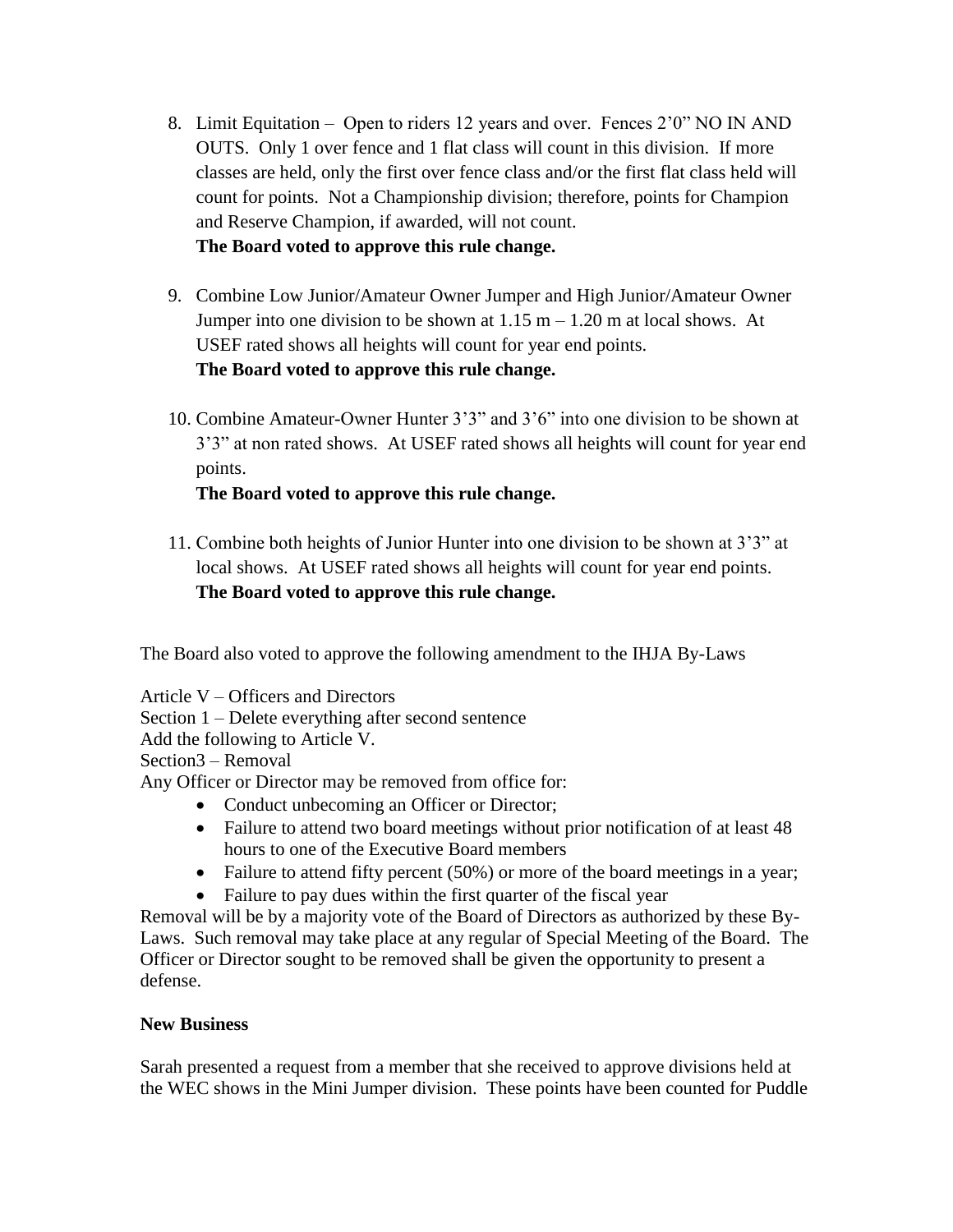Jumper from the start of the show season for all horses competing in this division. It was felt by all Board members that it would be unfair at the end of the show season to approve this division for Mini Jumper. Sarah has suggested putting on the website a list of the divisions currently run under different names at the approved shows with the division in which they will count.

The Board was reminded that it is now required that each member fulfill the Safe Sport requirement. Proof of compliance will need to be brought in when completed.

### Banquet Committee:

Amy presented a report on progress on the Annual Awards Banquet at the Ritz Charles, Carmel, Indiana on January 19, 2019. She has talked with Lindsay and asked the Board for suggestions regarding the meal options. It was decided to make sure that there was a children's option available this year. The Board agreed that the food has been very good in the past years, and suggested having the same menu for the adult option. Amy has asked Elyse Chuvalas to be the master of ceremonies this year. Liz will ask Kristen if she is willing to do the banquet program and slide show again. If she is not available, new Board Director, Victoria volunteered to take this on. Liz will text Amy the contact number of the disc jockey that we have used to arrange the contract with them.

As it is always an issue to conduct the sportsmanship balloting during the banquet, it was suggested that an email be sent out to the trainers for nominations for both the Junior Sportsmanship, Adult Sportsmanship along with the Good As Gold Award.

# Membership:

Liz will send out an email to all current members with a reminder to renew their membership prior to the December 1 start of the 2019 show season. A description of the Horseman's Assistance Fund will be included in the email to make the membership familiar with this new fund. It was **moved, seconded and voted unanimously to make the Boards first donation.**

The next discussion was to ask for a volunteer from the Board to attend this year's USHJA Annual Meeting to be held from December 9 – 13 at Tampa, Florida. It was **moved, seconded and voted unanimously to send Terri Foreman this year.** Liz will coordinate with Terri to get her registration, hotel reservation and airfare taken care of.

An update on progress on the IHJA show to be held at the Hoosier Horse Park. There is a meeting on November 13. Ingrid and Sarah will try to attend this meeting in Edinburgh. A meeting will be held to set up the horse show dates and discuss improvements in the rings. Ingrid and Terri advised the board that the costs to hold a show at this venue are very minimal, but jumps will need to be rented for the rings. The improvement of the rings is the most essential decision.